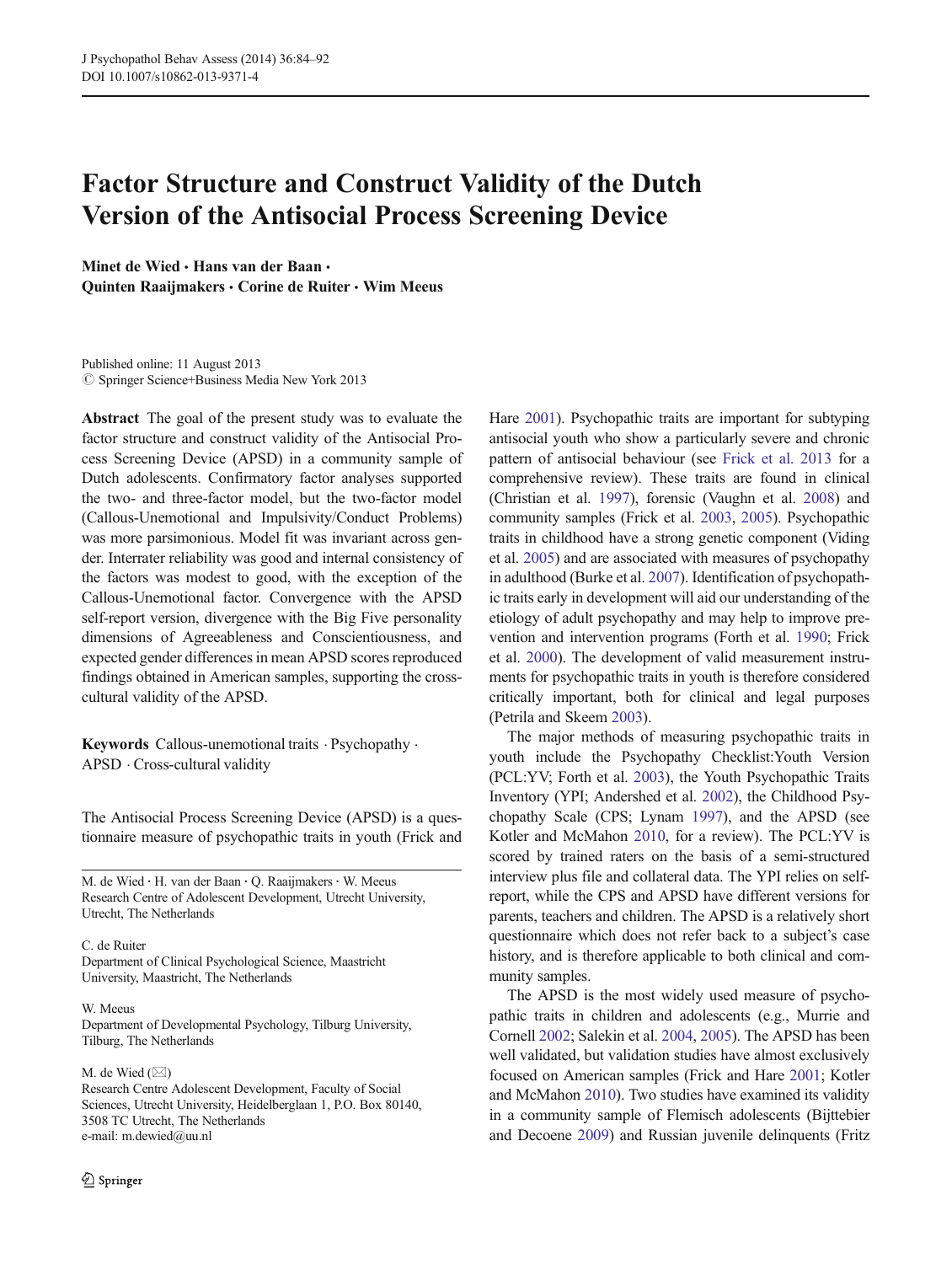et al. [2008\)](#page-7-0), suggesting that the structure of psychopathy is similar but not always identical across cultures. The current study is a first study to examine the factor structure and construct validity of the APSD in a Dutch community sample of male and female adolescents.

# Factor Structure

Adult psychopathy has originally been conceptualized as a two-factor construct based on Hare's ([1991](#page-8-0), [2003\)](#page-8-0) Psychopathy Checklist-Revised (PCL-R). Factor 1 measures a selfish, remorseless and exploitative use of others and Factor 2 measures a chronically unstable and antisocial life-style. Cooke and Michie [\(2001\)](#page-7-0), however, identified three factors based on ratings of the PCL-R: (1) arrogant and deceitful interpersonal style, (2) deficient affective experience, and (3) impulsive and irresponsible behavioral style. This three-factor structure was confirmed for a sample of incarcerated adolescents by Neumann et al. [\(2006\)](#page-8-0) and for an adolescent community sample by Frick et al. [\(2000\)](#page-7-0). Nevertheless, the two-factor model is probably the least controversial, and relatively recent studies still employ the two-factor structure (e.g. Blair [2008](#page-7-0); Lynam et al. [2005](#page-8-0)).

The APSD is modelled down from the PCL-R to be applicable to youth. Using clinical samples, Frick and colleagues (Frick et al. [1994\)](#page-7-0) initially identified two factors within the APSD, Impulsivity and Conduct Problems (I/CP) and Callous-Unemotional traits (CU). Later research with clinical and community samples (Frick et al. [2000](#page-7-0)) identified three factors, the original CU and two new factors comprising the I/ CP items, Narcissism (NAR) and Impulsivity (IMP). Frick et al. ([2000](#page-7-0)) recommend employing the three factor structure for the APSD due to clear differences between the NAR and IMP factors, as well as its closer accordance with the psychopathy structure reported by Cooke and Michie ([2001\)](#page-7-0). Still, two- and three-factor models are found and used in recent studies with clinical (Fite et al. [2009\)](#page-7-0) and community samples (McMahon et al. [2010](#page-8-0)).

The first aim of the present study is to examine the factor structure of the APSD in a sample of Dutch adolescents. Both the two- and three-factor models of psychopathic traits will be examined by confirmatory factor analysis (CFA). Model fit will be compared for boys and girls. Though the research on psychopathic traits shows a predominance of male samples, there is growing evidence that the factor structure is similar across gender in adult (Cale and Lilienfeld [2002\)](#page-7-0) and adolescent samples (Frick and Hare [2001;](#page-7-0) Hillige et al. [2010\)](#page-8-0). Nonetheless, boys and girls may differ in their manifestations of psychopathic traits (e.g., Marsee et al. [2005\)](#page-8-0) and many studies of gender differences in psychopathic traits indicate that boys score higher than girls (Czar et al. [2011;](#page-7-0) Dadds et al. [2009;](#page-7-0) Hillige et al. [2010](#page-8-0); Marsee et al. [2005](#page-8-0)). It is therefore expected that boys will obtain higher APSD scores than girls, though model fit will be invariant for gender.

## Reliability and Construct Validity

The second aim of the study is to examine the internal consistency of the APSD by computing Cronbach's alpha's, and interrater reliability by correlating the composite factor scores of two informants (father and mother). A third aim is to establish construct validity of the APSD, by examining convergence with the APSD self-report version and the Big Five personality dimensions of Agreeableness, Conscientiousness, Extraversion, Emotional Stability (reversed Neuroticism) and Openness to experience.

As the APSD was originally designed for young children, the items are intended to be answered by teachers and parents. Nevertheless, self-report versions have been validated and used in forensic (e.g., Poythress et al. [2006](#page-8-0); see also Vaughn and Howard [2005](#page-8-0), for a review) and community samples (Bijttebier and Decoene [2009\)](#page-7-0). Validation studies with multiple informants confirm the validity of the APSD, and demonstrate moderate correlations (ranging from 0.47 to 0.58) between parent- and self-report total scores, and somewhat lower correlations (ranging from 0.30 to 0.58) for the subscale scores (Falkenbach et al. [2003](#page-7-0); Muñoz and Frick [2007\)](#page-8-0). Moderate to low correlations among ratings of multiple informants is quite common especially among youth and other informants (e.g., Grigorenko et al. [2010](#page-8-0)). Based on these findings, we expect to find moderately positive correlations between the APSD parent- and self-report ratings.

Lynam and his colleagues (e.g., Brinkley et al. [2004;](#page-7-0) Lynam [2002;](#page-8-0) Lynam and Widiger [2001](#page-8-0)) claim that psychopathy can be understood in terms of the Five Factor Model of personality (FFM; Costa and McCrae [1990](#page-7-0)), comprising Extraversion, Agreeableness, Conscientiousness, Neuroticism and Openness. The psychopathic individual is thought to be low in Agreeableness and Conscientiousness, high in Extraversion and high or low in Neuroticism. Factor 1, reflecting an unemotional interpersonal style, may relate to low Neuroticism, whereas Factor 2, reflecting an impulsive antisocial lifestyle, may relate to high Neuroticism (e.g., Lynam et al. [2005\)](#page-8-0). Research in adult (Harpur et al. [1994;](#page-8-0) Miller et al. [2001\)](#page-8-0) and adolescent samples (Salekin et al. [2010;](#page-8-0) Roose et al. [2012\)](#page-8-0) consistently shows negative associations between psychopathy (total and subscale scores) and the FFM domains Agreeableness and Conscientiousness. A meta-analytic study conducted by Decuyper et al. ([2009\)](#page-7-0) shows that the negative associations with Agreeableness and Conscientiousness are even stronger in adolescent than adult samples. Less consistent findings have been reported for the FFM domains Extraversion, Neuroticism and Openness. Accordingly, we expect to find negative associations between psychopathic traits and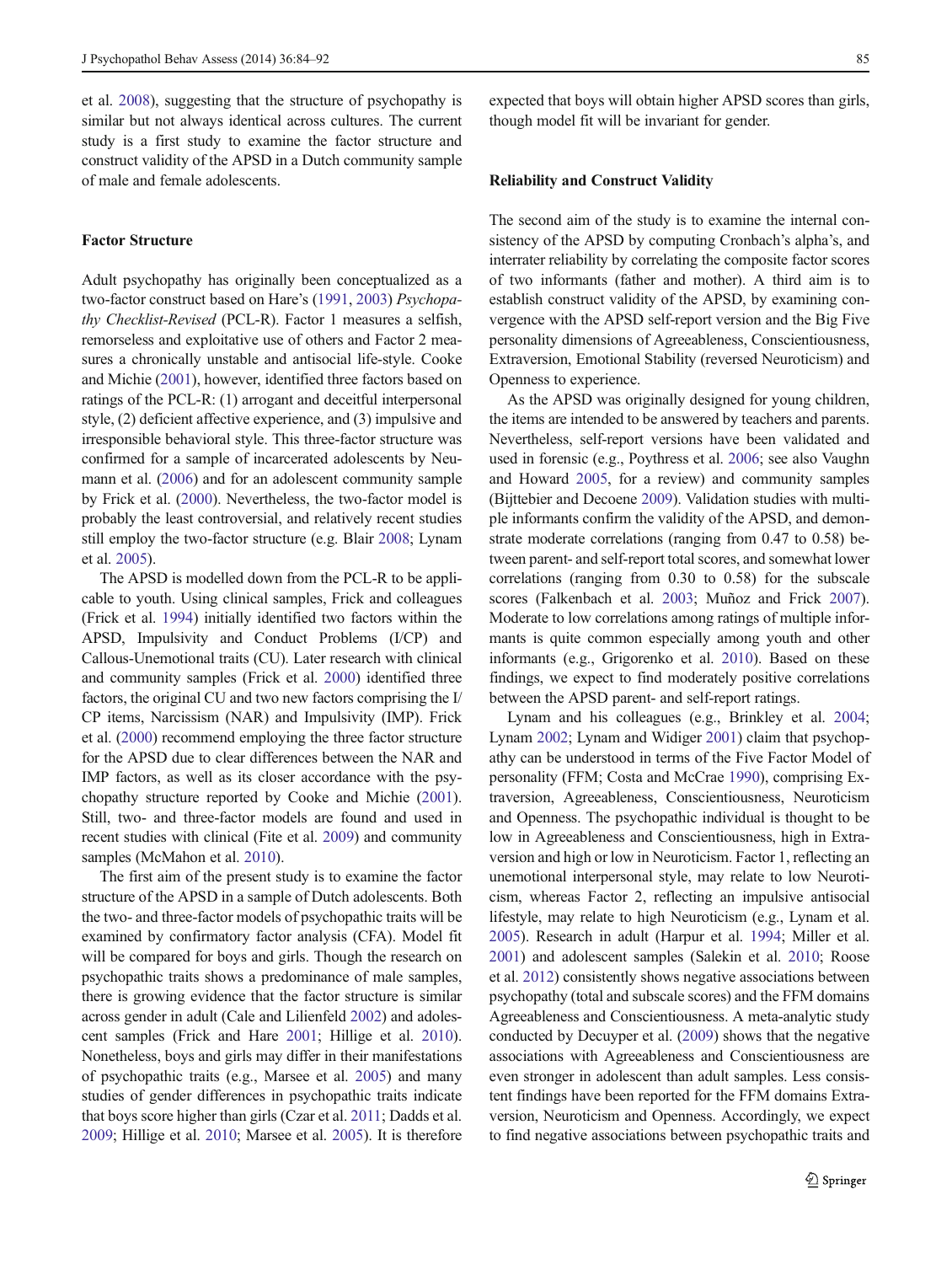Agreeableness and Conscientiousness. No expectations are formulated for psychopathic traits in relation to the other FFM domains.

## Methods

#### Participants

The present study used data from the fifth wave of the family sample of the CONAMORE longitudinal study (CONflicts And Management Of RElationships, van Doorn et al. [2011\)](#page-8-0). Participants were initially recruited from high schools in the province of Utrecht, the Netherlands. From a total sample of 323 adolescents, only those for whom the APSD was completed by both mother and father were included in this study  $(n=309)$ . Adolescents who did not complete all questionnaires  $(n=2)$  were excluded from the sample. In total, 307 adolescents had a complete dataset, with 149 boys (49 %), and 158 girls (51 %) aged between 14 and 18 years ( $M_{\text{boys}}$ =16.32, SD=.52;  $M_{\text{girls}}$ =16.13, SD=.51). Most adolescents were Dutch (99 %) and lived with both parents (94 %). Different levels of education were represented, with 52 % attending schools preparing for university, 32 % attending schools for higher education, 11 % attending vocational school and 2 % attending the lowest level of Dutch secondary education. Three percent were not currently involved in any educational program.

# Measures

# The Antisocial Process Screening Device (APSD)

APSD ratings were obtained by administering the authorized Dutch translation (Das et al. [2004\)](#page-7-0) of the original APSD parent version (Frick and Hare [2001\)](#page-7-0). The questionnaire contains 20 items such as 'Keeps promises', 'Brags excessively' and 'Acts without thinking', which are scored on a 3-point rating scale (0=item does not apply, 1=item applies to a certain extent, 2=item definitely applies). Each participant was rated by both parents, after which a combined response set was formed by taking the highest response per item. Ten respondents had one missing item. Missing data were given a value of '1' as suggested by Frick and Hare ([2001](#page-7-0)). Two items were excluded from the analyses, namely item 2 ("Engages in illegal activities") and item 6 ("Lies easily and skilfully"), as neither item was included in the factor analyses outlined by Frick and Hare [\(2001\)](#page-7-0).

# The APSD Self-Report

A self-report version of the APSD has been adapted from its translation by restating the items to a second-person perspective (e.g., "Keeps promises" to "You keep promises"). For logistic reasons, the APSD self-report was administered in a subsample of adolescents only  $(n=74)$ . The subsample did not differ from the total sample in terms of age or education level  $(t's < 1)$ . In agreement with previous studies (e.g., Bijttebier and Decoene [2009](#page-7-0)), Cronbach's  $\alpha$ 's obtained in the present study were low to moderate for the subscales Callous-Unemotional (.54), Impulsivity (.30), Narcissism (.66), and Impulsivity/Conduct Problems (.61). Cronbach's  $\alpha$  for the APSD total score was acceptable (.73).

# Big Five

Personality ratings were obtained by administering a selection of Big Five markers based on those developed by Goldberg [\(1992\)](#page-7-0). A total of 30 adjectives were rated on a 7-point scale, ranging from 1 (doesn't describe me at all) to 7 (describes me very well). The self-report questionnaire measures all five personality dimensions with 6 adjectives each, and has been shown to provide a valid and reliable estimate of adolescent personality (Branje et al. [2004\)](#page-7-0). Extraversion assesses the extent to which the person actively engages the world. Those high on extraversion are talkative and assertive (not shy). Agreeableness includes attributes as friendliness, kindness, helpfulness and other prosocial behaviours. Conscientiousness assesses the extent to which one is organized, persistent, accurate and thoughtful. Emotional Stability (reversed Neuroticism) is measured in the current questionnaire, and reflects the extent to which a person is emotionally stable (not nervous or irritable). Openness to Experience includes characteristics as imagination, insight and versatility. Cronbach's  $\alpha$ 's for the five factors in our sample were: .88 for Extraversion, .81 for Agreeableness, .89 for Conscientiousness, .84 for Emotional Stability and .78 for Openness.

### Statistical Analyses

To determine the factor structure of the APSD, confirmatory factor analysis (CFA) was performed using structural equation modelling in Mplus (Muthén and Muthén [2007](#page-8-0)). The weighted least squares method (WLSM) of estimation was employed, as it is specifically designed for non-normally distributed categorical data (Muthén et al. [1997](#page-8-0)). Both twoand three-factor models were tested and their model fit compared. The Chi Square, Comparative Fit Index (CFI), Tucker-Lewis Index (TLI), and the Root Mean Square Error of Approximation (RMSEA) are reported as fit statistics. In comparing model fit, we also examined changes in CFI and RMSEA. Model comparison is evaluated according to suggestions made by Chen [\(2007\)](#page-7-0). After identification of the preferred model, the quality and power of parameter estimates were tested, using Monte Carlo simulation analysis. Finally,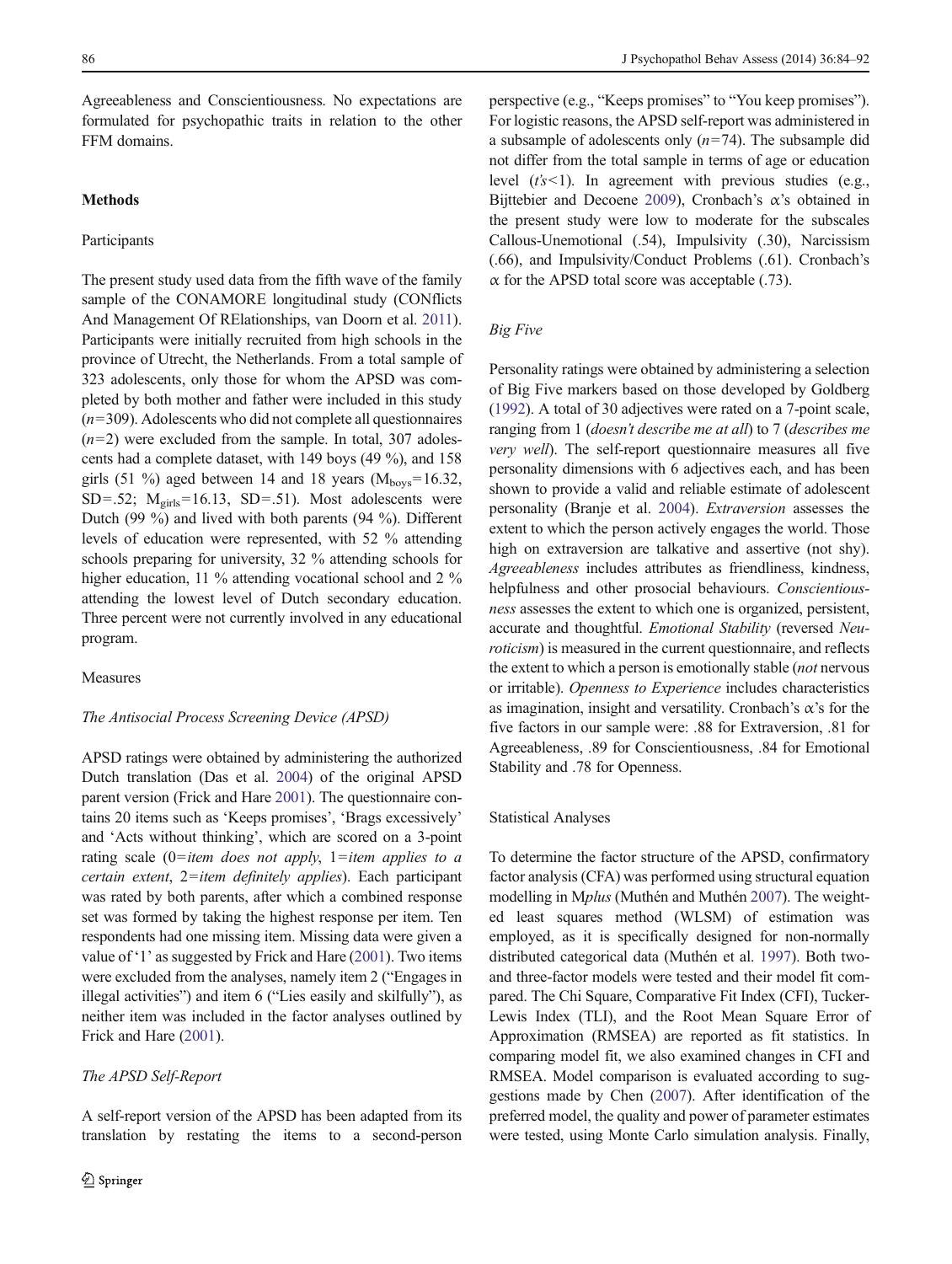<span id="page-3-0"></span>measurement invariance was tested for groups differing in gender.

The ratings provided by mothers and fathers were used to calculate interrater reliability coefficients for all APSD scores. Cronbach's alpha coefficients were computed to examine the internal consistency of the APSD total and subscale scores. To further examine construct validity, the APSD scores of the best fitting model were related to the APSD self-report scores and the Big Five markers by means of Pearson correlations. Very few respondents had missing items on any of the measures, and never more than one item per measure. These cases were included in the analyses and missing values were estimated using the EM procedure in SPSS.

# Results

#### Confirmatory Factor Analysis

# One Versus Two Sources

A first-order CFA was performed in Mplus to compare the fit of the two- and three-factor models to the data, using one source (father *or* mother ratings) or two sources (father and mother ratings combined). Practically no differences in fit were observed between the models with different parents as source of information. Model fit statistics appeared somewhat stronger for the models using a combined source of information ( $\triangle CFI$ s > .026 and  $\triangle RMSEAs$  > .004).

To test the measurement invariance of the two different sources (father and mother), the results of two models were compared: One model, in which indicator thresholds and factor loadings are constrained to be equal for fathers and mothers (constrained model), and one model in which these parameters are freely estimated (unconstrained model). According to the criteria suggested by Chen ([2007](#page-7-0)), the measurement of both the two-factor model and the three-factor model was clearly invariant to the source of information with values of  $\Delta$ CFI and  $\Delta$ RMSEA < .005. We will use the combined scores in all subsequent analyses, accordingly.

# Two- Versus Three-Factor Models

Both models showed an acceptable fit (Two-factor model:  $\chi^2(130)=195.11, p<0.001, RMSEA=.040$  (.028 - .052), *CFI*=.936. Three-factor model:  $\chi^2(128)$ =184.31, *p* <.001,  $RMSEA = .038$  (.025 – .050),  $CFI = .945$ . Only minor differences in fit between the models were observed:  $\triangle RMSEA = .002$  en  $\triangle CFI = .009$ . Nevertheless, the twofactor model is preferred for the following reasons: (a) it is the more parsimonious model, and (b) in the three-factor model, the NAR and IMP factors were highly correlated (e.g., for the model based on the combined sources of information,  $r=.81$ ).

# Two-Factor Model: Test of the Quality and Power of Parameter Estimates

To test the quality and the power of the parameter estimates of the two-factor model based on the combined scores of fathers and mothers, a Monte Carlo simulation analysis (Muthén [2002\)](#page-8-0) was performed on 500 simulated data sets with the model estimated parameter values as population values, assuming exactly the same sample size of 307 participants for each simulated data set. Results are reported in Table 1.

The estimation of factor loadings and factor correlations appeared to be unbiased. The estimated variance of one of the indicator items and the estimated variance of the CU factor seemed to be slightly biased with bias percentages exceeding

Table 1 Assessment of estimation quality and power using Monte Carlo Simulations

| Model<br>parameters                    | Model<br>value | Average<br>estimate | Bias <sup>a</sup> | Model<br>SD | Average<br>SE | Bias <sup>a</sup> | Power |
|----------------------------------------|----------------|---------------------|-------------------|-------------|---------------|-------------------|-------|
| Factor regression weights              |                |                     |                   |             |               |                   |       |
| Factor CU                              |                |                     |                   |             |               |                   |       |
| Item03                                 | 1.000          | 1.0000              |                   |             |               |                   |       |
| Item07                                 | 1.626          | 1.6704              | 2.7               | .5618       | .5158         | 8.9               | .90   |
| Item12                                 | 0.264          | 0.2690              | 1.9               | .2214       | .2084         | 6.2               | .95   |
| Item18                                 | 1.151          | 1.2031              | 4.3               | .4375       | .3834         | 14.1              | .91   |
| Item19                                 | 0.548          | 0.5729              | 4.3               | .2680       | .2438         | 9.9               | .95   |
| Item <sub>20</sub>                     | 0.410          | 0.4360              | 6.0               | .2531       | .2361         | 7.2               | .95   |
| Factor I/CP                            |                |                     |                   |             |               |                   |       |
|                                        |                |                     |                   |             |               |                   |       |
| Item05                                 | 1.000          | 1.0000              |                   |             |               |                   |       |
| Item08                                 | 0.984          | 1.0180              | 3.3               | .2865       | .2616         | 9.5               | .92   |
| Item10                                 | 1.841          | 1.9168              | 4.0               | .5405       | .5144         | 5.1               | .93   |
| Item <sub>11</sub>                     | 1.462          | 1.5270              | 4.3               | .3911       | .3790         | 3.2               | .95   |
| Item14                                 | 0.889          | 0.9222              | 3.6               | .2704       | .2516         | 7.5               | .94   |
| Item15                                 | 0.921          | 0.9442              | 2.5               | .2500       | .2458         | 1.7               | .94   |
| Item16                                 | 1.185          | 1.2258              | 3.3               | .3080       | .2959         | 3.9               | .94   |
| Item01                                 | 1.359          | 1.3918              | 2.4               | .3310       | .3313         | 0.1               | .94   |
| Item04                                 | 1.046          | 1.0940              | 4.4               | .2978       | .2729         | 8.4               | .94   |
| Item09                                 | 0.572          | 0.5829              | 1.9               | .1820       | .1720         | 5.5               | .93   |
| Item13                                 | 0.612          | 0.6338              | 4.1               | .1967       | .1941         | 1.3               | .96   |
| Item17                                 | 0.951          | 0.9800              | 3.0               | .2645       | .2438         | 7.8               | .92   |
| Factor variances and factor covariance |                |                     |                   |             |               |                   |       |
| <b>CU</b>                              | 0.219          | 0.2507              | 14.5              | .1170       | .1069         | 8.6               | .95   |
| $\Gamma$                               | 0.398          | 0.4346              | 9.2               | .1705       | .1623         | 4.8               | .94   |
| CU with I/CP                           | 0.231          | 0.2488              | 7.7               | .0806       | .0753         | 6.6               | .94   |

Values in italics are not statistically significant at  $p < 01$ 

<sup>a</sup> The reported values refer to percentages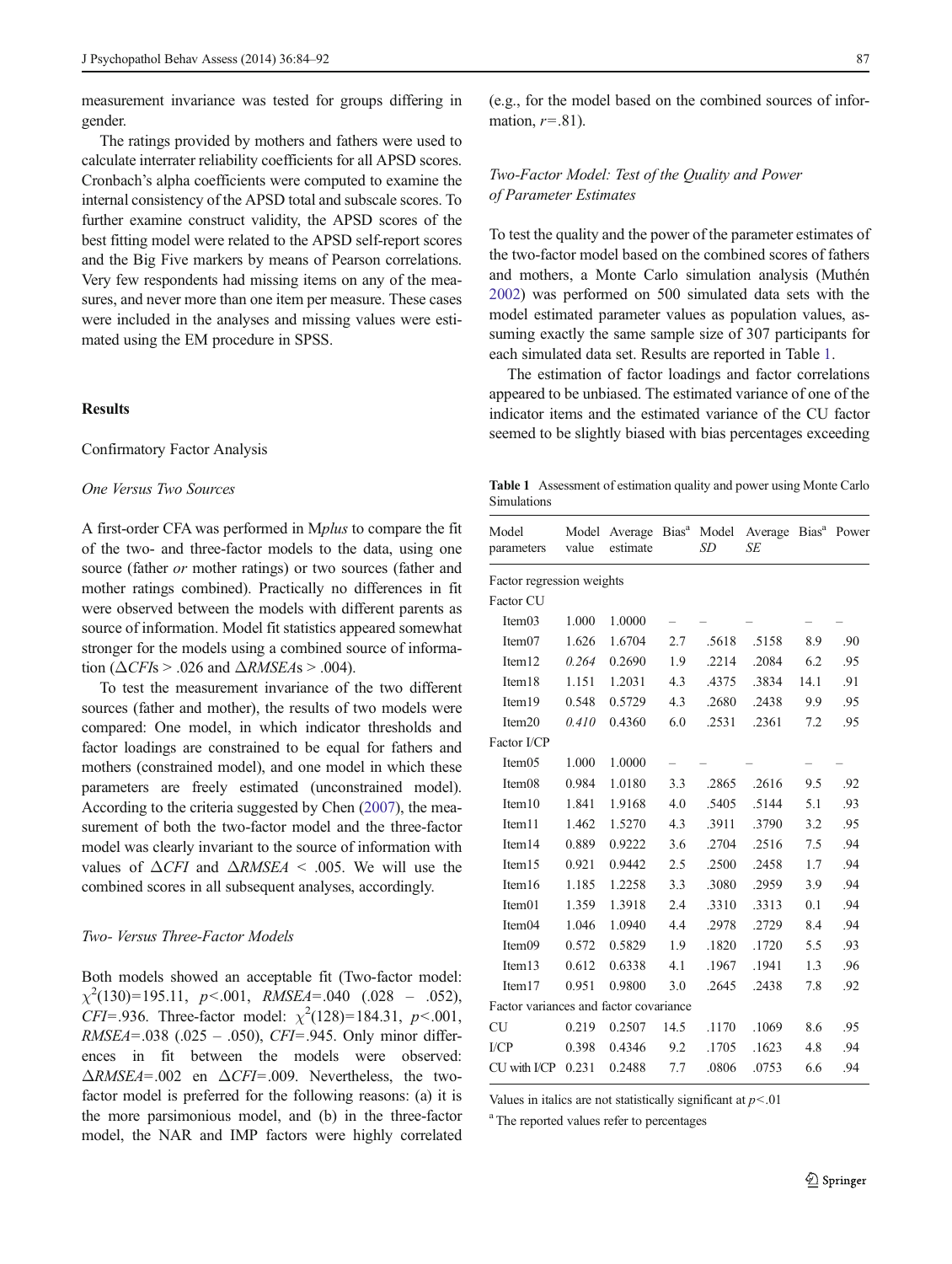the critical value of 10  $\%$  (14.1  $\%$  and 14.5  $\%$ , respectively). Power values were satisfactory with values ranging between .90 and .96 (quite a bit larger than the critical value of .80). To correct for the possibly biased estimation of the CU factor variance, a conservative significance level of  $p < .001$  will be considered in future statistical tests including this estimate.

#### Multigroup Analysis: Comparison of Boys and Girls

Before analyzing possible differences in parameter estimates for boys and girls, the model's measurement invariance to both groups was tested. The fit of a model with equality constraints concerning individual factor loadings and indicator thresholds was compared with the fit of a model in which these estimates (i.e., factor loadings and indicator thresholds) were freely estimated for each group. Analyses are based on the combined scores of fathers and mothers. Model fit statistics of the model with equality constraints were:  $\chi^2(292)=397.58, p<.001,$  $RMSEA = .049$  (.036 – .060),  $CFI = .894$ . Fit statistics of the model with freely estimated parameters were:  $\chi^2(260)=330.58$ ,  $p<0.001$ , RMSEA=.042 (.026 – .055), CFI=.929.

These results appeared to be somewhat ambiguous. According to Chen [\(2007\)](#page-7-0) the value of  $\Delta$ CFI was too large (critical value .010) to assume measurement invariance. On the other hand, the value of ΔRMSEA (with a critical value of .015) typically suggests the opposite. In this case, more importance is attached to the value of ΔRMSEA. RMSEA is an absolute fit statistic and the value of ΔRMSEA is not affected by the quality of the null model (Cheung and Rensvold [2002\)](#page-7-0). Moreover, a Monte Carlo simulation analysis of the invariant model with 500 simulated datasets for each gender group revealed for both boys and girls similar unbiased results as reported in Table [1](#page-3-0) for the total sample. Tests of the equality of parameters that were freely estimated for boys and for girls were subsequently executed. The results are reported in Table 2.

Table 2 Comparison of parameter values for boys and girls

| Parameter    |       | Boys $(n=149)$ |                  | Girls $(n=158)$ |      |                  |  |
|--------------|-------|----------------|------------------|-----------------|------|------------------|--|
|              | Value | SЕ             | $\boldsymbol{p}$ | Value           | SЕ   | $\boldsymbol{p}$ |  |
| Means        |       |                |                  |                 |      |                  |  |
| <b>CU</b>    | 0     |                |                  | $-0.332$        | .117 | .004             |  |
| I/CP         | 0     |                |                  | $-0.390$        | .135 | .004             |  |
| Variances    |       |                |                  |                 |      |                  |  |
| <b>CU</b>    | 0.160 | .088           | .070             | 0.304           | .158 | .054             |  |
| I/CP         | 0.396 | .169           | .019             | 0.567           | .258 | .028             |  |
| Correlations |       |                |                  |                 |      |                  |  |
| CU~VCP       | .947  | .125           | < 0.01           | .645            | .100 | < 0.01           |  |

Values in italics indicate statistically significant differences between boys and girls  $(p<.01)$ 

As expected, significant but moderate differences between boys and girls in mean factor scores appeared, with girls scoring lower on both CU and I/CP. For boys, the correlation of CU with I/CP was very strong (even suggesting an identity between the concepts of CU and I/CP), and significantly different from the correlations found for girls. This difference in the correlation of both factors reflected a large effect.

# Reliability and Construct Validity

The correlations between father and mother ratings of the APSD were all significant at the  $p<0.001$  level and large for the APSD total score  $(r=.60)$ , and moderate for most subscale scores: CU  $(r=.30)$ , NAR  $(r=.48)$ , IMP  $(r=.53)$ , and I/CP  $(r=.56)$ . Fisher's Z-tests revealed no significant differences by gender. Internal consistency was acceptable for the APSD total score ( $\alpha$ =.77), NAR ( $\alpha$ =.70) and I/CP ( $\alpha$ =.74), but poor for CU ( $\alpha$ =.32), and IMP ( $\alpha$ =.52).

As the two-factor model is the preferred model, the CU and I/CP subscale scores, together with the APSD total score were related to the APSD self-report and the Big Five personality dimensions. Steiger's Z tests were first performed to examine whether NAR and IMP had different patterns of correlates with external variables. Except for a significant difference between NAR and IMP in relation to Conscientiousness  $(z=-2.69, p=0.1,$  two tailed), there were no systematic differences, which supports the use of the two-factor model.

Means and standard deviations for boys and girls on all measures are presented in Table [3](#page-5-0). Independent samples  $t$ -tests revealed significant gender differences on all measures except Extraversion. To avoid bias, correlations were run separately for boys and girls. Correlations were also run for all youth tested (see Table [4](#page-5-0)). As expected, the CU, I/CP and APSD total scores correlated low to moderately positive with their self-report version. Noteworthy are the correlations between parent reported CU traits and self-report ratings, which were stronger for girls than for boys  $(z=-2.31, p=.021$ , two tailed). Also, the association between the APSD total scores was stronger for girls than for boys  $(z=-2.17, p=.03$ , two tailed). By contrast, the correlation for I/CP tended to be stronger for boys than for girls, although Fisher's Z test did not reach significance  $(z=1.7, p=.089)$ .

In agreement with expectations, the Big Five dimensions of Agreeableness and Conscientiousness showed significant inverse relationships with CU, I/CP and the APSD total score. This pattern was observed for boys and girls, and for all youth tested. Except for a significant positive correlation between CU and Emotional Stability for boys and all youth tested, no significant correlations were observed for any of the APSD factors with Extraversion, Emotional Stability and Openness.

A final set of analyses examined the association among CU and I/CP with the Big Five dimensions controlling for either factor. The partial correlations are presented in Table [5](#page-6-0). Most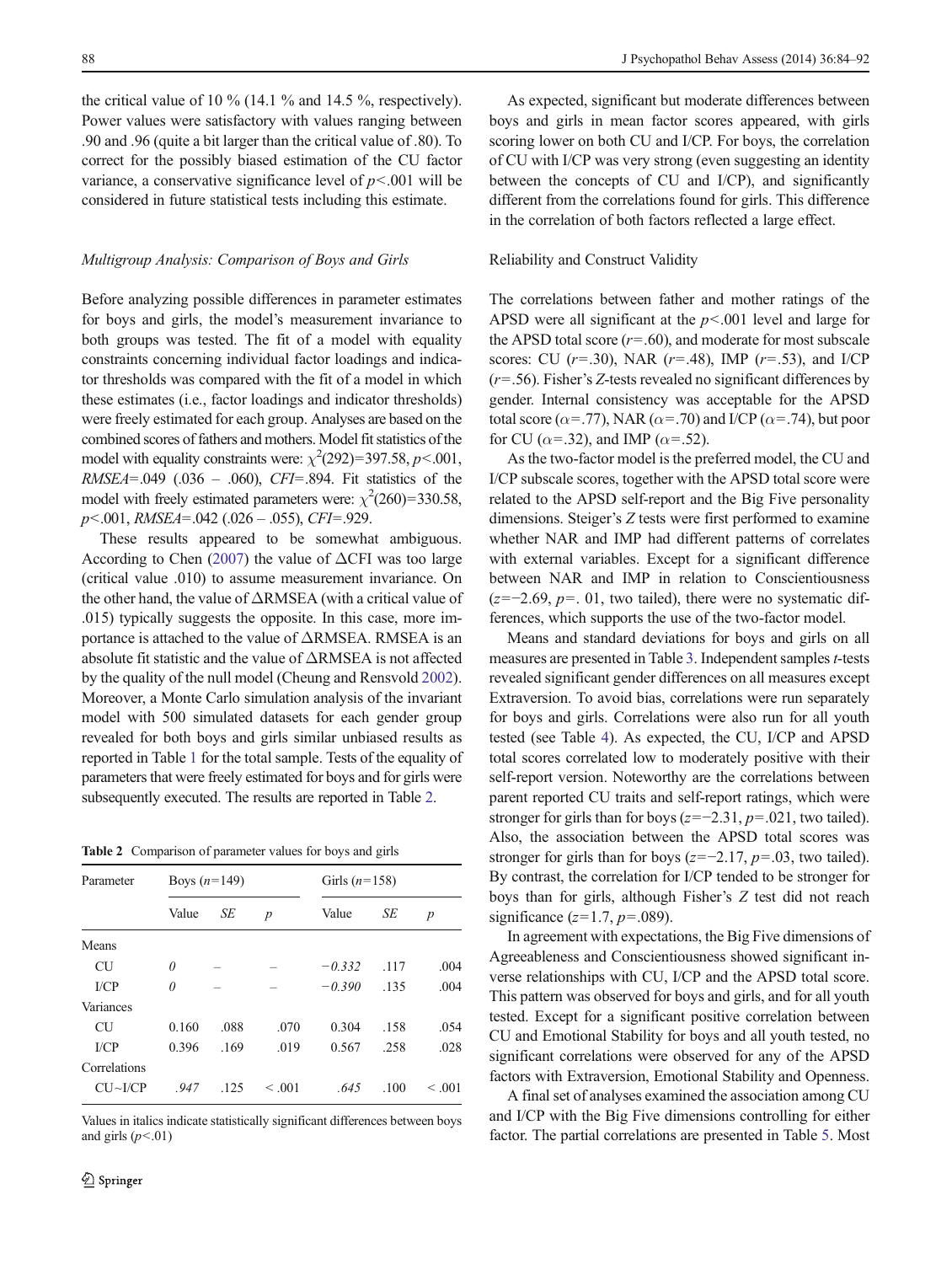<span id="page-5-0"></span>Table 3 Means and standard deviations for the APSD and all other measures

| Measure                       | <b>Boys</b><br>$(n=149)$ |      | Girls<br>$(n=158)$ |      | t(305)  | $\boldsymbol{p}$ | d   |
|-------------------------------|--------------------------|------|--------------------|------|---------|------------------|-----|
|                               | M                        | SD   | M<br>SD            |      |         |                  |     |
| APSD parent-report            |                          |      |                    |      |         |                  |     |
| Total score                   | 12.09                    | 4.80 | 9.97               | 4.59 | 3.95    | .001             | .41 |
| <b>CU</b>                     | 4.52                     | 1.62 | 3.87               | 1.72 | 3.44    | .001             | .39 |
| I/CP                          | 7.03                     | 3.37 | 5.72               | 3.30 | 3.43    | .001             | .39 |
| APSD self-report <sup>a</sup> |                          |      |                    |      |         |                  |     |
| Total score                   | 11.19                    | 5.09 | 7.93               | 3.22 | 3.16    | $.002$ .73       |     |
| <b>CU</b>                     | 3.83                     | 2.18 | 2.63               | 1.56 | 2.65    | .010             | .61 |
| I/CP                          | 6.38                     | 3.04 | 4.88               | 2.54 | 2.27    | $.026$ .52       |     |
| Big 5                         |                          |      |                    |      |         |                  |     |
| Extraversion                  | 5.14                     | 1.14 | 5.01               | 1.13 | 0.93    | n.s.             | .11 |
| Agreeableness                 | 5.42                     | 0.66 | 5.62               | 0.65 | $-2.61$ | .010             | .30 |
| Conscientiousness             | 3.81                     | 1.22 | 4.20               | 1.26 | $-2.74$ | .006             | .31 |
| Emotional stability           | 5.06                     | 0.99 | 4.47               | 1.15 | 4.72    | .001             | .54 |
| Openness                      | 4.59                     | 1.03 | 4.87               | 0.92 | $-2.50$ | .013             | .29 |

<sup>a</sup> The self-report was administered in a subsample (42 boys, 32 girls)

correlations became weaker when partialing out either I/CP or CU, but the overall pattern of correlations didn't change for all youth tested. However, differential associations emerged for the boys' and girls' samples. For boys, CU traits were significantly associated with low Agreeableness and high Emotional Stability (i.e., low Neuroticism) after controlling for I/CP. The I/CP factor did not correlate significantly to any of the Big Five dimensions after controlling for CU traits. For girls, CU traits correlated significantly to low Agreeableness after controlling for I/CP. The I/CP factor correlated significantly with low Conscientiousness and low Emotional Stability after controlling for CU traits.

# Discussion

The purpose of this study was to examine the validity of a Dutch translation of the APSD in a community sample of male and female adolescents. The first aim was to conduct a confirmatory factor analysis, testing both the two- and the three-factor models of psychopathic traits to the data to identify the best fitting model. Results support both the two- and three-factor model of the APSD parent-report. The two-factor model (CU and I/CP) is preferred, however, because it is the more parsimonious model, and there is no compelling evidence that NAR and IMP have differential correlates with external variables. In agreement with previous findings (Frick and Hare [2001](#page-7-0)), the translated APSD was shown to be gender invariant, indicating that the structure of the psychopathic traits construct is similar across gender. Furthermore, the data support expected gender differences in mean factor scores, with higher scores for boys than girls on CU, I/CP and the APSD total scores.

The second aim was to examine interrater reliability and internal consistency. Correspondence between the two informants was good for all factors and the total score. Internal

| Measure                       | Boys $(n=149)$ |          |             | Girls $(n=158)$ |          |             | Total group $(N=307)$ |          |             |
|-------------------------------|----------------|----------|-------------|-----------------|----------|-------------|-----------------------|----------|-------------|
|                               | <b>CU</b>      | I/CP     | <b>APSD</b> | <b>CU</b>       | I/CP     | <b>APSD</b> | <b>CU</b>             | I/CP     | <b>APSD</b> |
| APSD self-report <sup>a</sup> |                |          |             |                 |          |             |                       |          |             |
| CU score                      | $.39*$         |          |             | $.59*$          |          |             | $.47**$               |          |             |
| $I/CP$ score                  |                | $.37*$   |             |                 | $.19*$   |             |                       | $.26*$   |             |
| APSD total score              |                |          | $.39*$      |                 |          | $.58*$      |                       |          | $.41**$     |
| Big 5                         |                |          |             |                 |          |             |                       |          |             |
| Extraversion                  | .09            | .03      | .08         | $-.01$          | .09      | .08         | .05                   | .07      | .09         |
| Agreeableness                 | $-.28**$       | $-.21*$  | $-.25**$    | $-.21**$        | $-.17*$  | $-.22**$    | $-.26**$              | $-.21**$ | $-.26**$    |
| Conscientiousness             | $-.24**$       | $-.24**$ | $-.27**$    | $-.20*$         | $-.24**$ | $-.27**$    | $-.24**$              | $-.26**$ | $-.29**$    |
| <b>Emotional stability</b>    | $.21*$         | .05      | .13         | .06             | $-.14$   | $-.09$      | $.16*$                | $-.01$   | .07         |
| <b>Openness</b>               | $-.06$         | $-.02$   | $-.02$      | $-.11$          | $-.12$   | $-.15$      | $-.11$                | $-.10$   | $-.11$      |

Table 4 Intercorrelations of the APSD parent-report and convergent measures

<sup>a</sup> Correlations with the APSD self-report were run in a subsample (42 boys, 32 girls)

 $* p < .05, ** p < .01$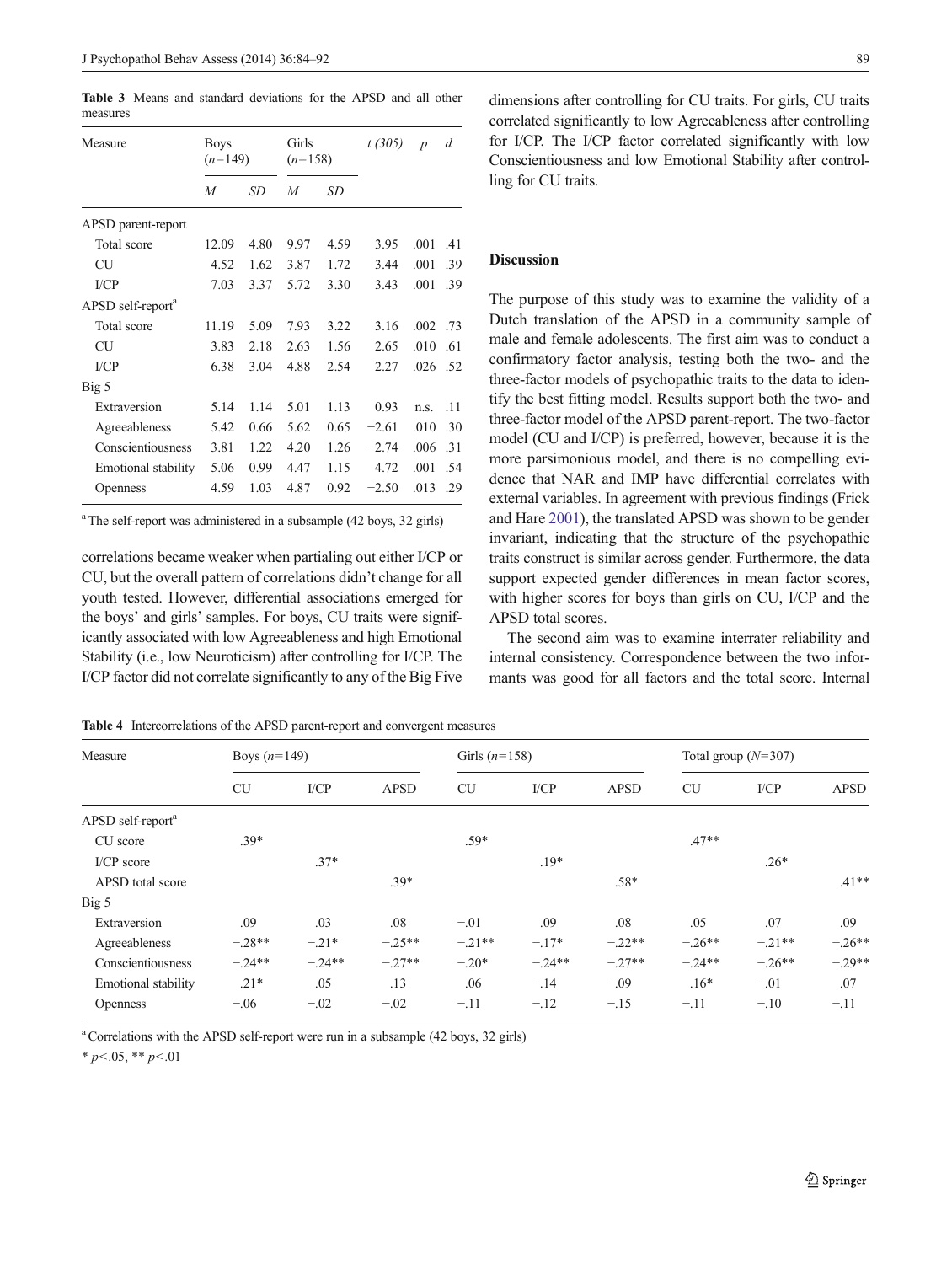<span id="page-6-0"></span>Table 5 Partial correlations of the APSD parent-report controlling for either CU or I/CP

| Measure                                                 | <b>Boys</b><br>$(n=149)$ |              | <b>Girls</b><br>$(n=158)$ |                                   | Total group<br>$(N=307)$               |          |
|---------------------------------------------------------|--------------------------|--------------|---------------------------|-----------------------------------|----------------------------------------|----------|
|                                                         | <b>CU</b>                | $I/CP$ $CII$ |                           | LCP                               | CU                                     | LCP      |
| Big 5                                                   |                          |              |                           |                                   |                                        |          |
| Extraversion                                            | $.08 -$                  |              | $-.01 - 0.05$ .10         |                                   | .02                                    | .06      |
| Agreeableness                                           |                          |              |                           |                                   | $-21^*$ $-09$ $-16^*$ $-11$ $-19^{**}$ | $-11*$   |
| Conscientiousness                                       |                          |              |                           | $-15$ $-14$ $-12$ $-19$ * $-15$ * |                                        | $-.18**$ |
| Emotional stability $.21^* -.05$ $.12$ $-.17^*$ $.18^*$ |                          |              |                           |                                   |                                        | $-.08$   |
| Openness                                                | $-.06$                   |              |                           | $.01 - .07 - .09 - .08$           |                                        | $-.05$   |

 $* p < .05, ** p < .01$ 

consistencies were acceptable for the I/CP factor and APSD total score, but poor for CU. However, poor internal consistency has been found previously for the CU scale (Loney et al. [2003;](#page-8-0) Pardini et al. [2003\)](#page-8-0). The CU scale has relatively few items (5) which can affect internal consistency statistics (Cortina [1993](#page-7-0)). Furthermore, the CU scale consists of items reflecting personal feelings, and one can wonder how accurately parents can assess their adolescent's feelings. Finally, as the study employed a community sample, the scores obtained on the APSD are rather low with limited variance, which may have affected internal consistency negatively. Overall we found that the Dutch APSD yields moderately reliable ratings of adolescent psychopathic traits.

The final aim of our study was to examine construct validity by relating the APSD parent-report to its self-report version and to a self-report measure of personality. Consistent with earlier findings (e.g., Falkenbach et al. [2003](#page-7-0)), the current data demonstrate moderate associations between APSD parentand self-report ratings. Noteworthy is the stronger association between both CU scales for girls compared to boys, indicating gender differences in the assessment of psychopathic traits. CU traits reflect inner thoughts and feelings of guilt, remorse and empathy, which are difficult to observe by outsiders. Because girls are more inclined to share emotional experiences than boys (e.g., Cross and Madson [1997](#page-7-0)), CU traits may be better observable in daughters than in sons. Alternatively, it is possible that boys have more problems reflecting on their inner feelings than girls (e.g., O'Kearney and Dadds [2010\)](#page-8-0). Hence, gender differences in the assessment of psychopathic traits, as observed in the current community sample, could be a result of gender differences in emotional expression.

The personality measure also demonstrated the hypothesized relations. The Big Five personality dimensions of Agreeableness and Conscientiousness showed significant negative relationships

with both the CU and I/CP factors. The CU factor is thought to reflect an interpersonal affective style, characterized by a lack of empathy, callousness, and egocentricity, whereas the I/CP factor represents impulsivity and antisocial behaviour. The opposite of Agreeableness (e.g., low tender-mindedness, low trust, low altruism) and Conscientiousness (e.g., low control, low order and competence) capture these core characteristics of psychopathy. In agreement with earlier findings (e.g., Lynam et al. [2005](#page-8-0)), both personality dimensions show the strongest and most consistent correlations with the CU and I/CP factors. The associations with Extraversion and Openness were not significant.

Noteworthy, however, is the significant and positive correlation between the CU factor and Emotional Stability for boys, indicating that those with high CU traits show high Emotional Stability, that is, low Neuroticism. This finding is in agreement with the hypothesis that primarily Factor 1 represents low Neuroticism (Lynam et al. [2005](#page-8-0)), and with empirical studies suggesting that Factor 1 and CU traits relate negatively to measures of trait anxiety (Frick et al. [1999\)](#page-7-0), negative emotionality (Hicks and Patrick [2006\)](#page-8-0) and internalizing problems (Blonigen et al. [2010\)](#page-7-0). The former studies also demonstrate positive associations between all measures and Factor 2, suggesting that the two psychopathy factors assess different poles of Neuroticism (Lynam et al. [2005\)](#page-8-0). In the current study, differential associations among Emotional Stability, I/CP and CU traits emerged across boys and girls after controlling for either factor. For boys, CU traits related significantly and positively to Emotional Stability after controlling for I/CP. For girls, I/CP related significantly and negatively to Emotional Stability after controlling for CU traits. These findings further confirm that boys and girls may differ in their manifestations of psychopathic traits, and highlight the importance of reporting correlations by gender in research on psychopathic traits.

In the present study, confirmatory factor analyses (CFAs) were completed on a community sample of Dutch adolescents. As screening instruments for psychopathic traits are typically used in mental health and juvenile justice settings, further research is needed to examine whether these findings extend to clinical and forensic samples of Dutch youth. Future research should also focus on the item functioning of the APSD, and examine possible differences between the APSD and other measures of adolescent psychopathy. Recently, Dillard et al. [\(2013\)](#page-7-0) demonstrated gender differences in the most discriminating items of the APSD self-report version, and differences in item functioning between the APSD selfreport and the PCL:YV. In research and clinical practice it is of course important to know what regions of psychopathy are covered by the various measurement tools.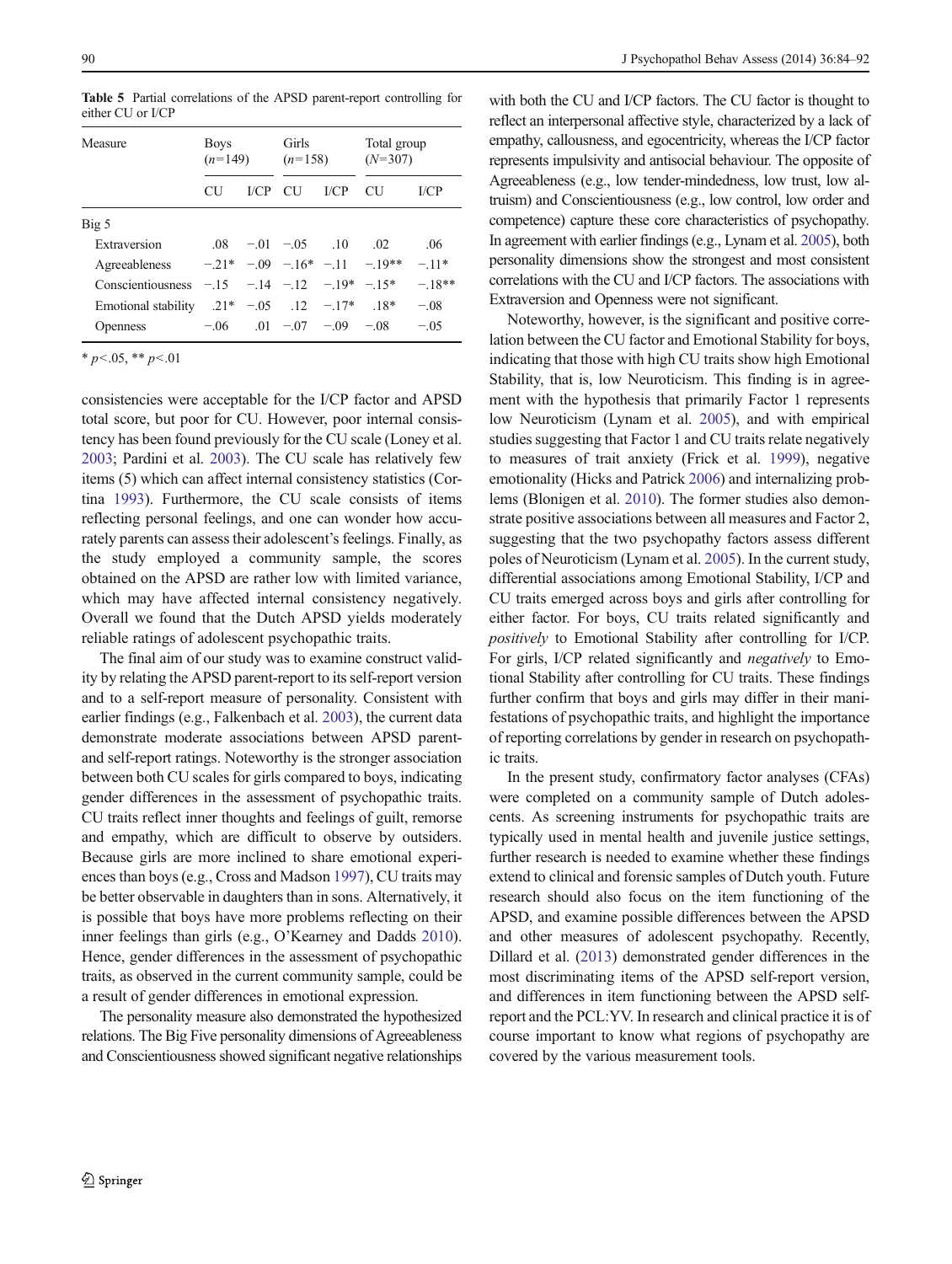<span id="page-7-0"></span>In conclusion, the current findings support the two- and three-factor models of the APSD parent-report. The twofactor model (CU and I/CP) is preferred, however, because it is the more parsimonious model. Convergence with a selfreport version of the APSD, divergence with the Big Five personality dimensions of Agreeableness and Conscientiousness, and expected gender differences in mean APSD scores reproduce findings obtained in American samples, supporting the cross-cultural validity of the APSD.

# **References**

- Andershed, H., Kerr, M., Stattin, H., & Levander, S. (2002). Psychopathic traits in non-referred youths: initial test of a new assessment tool. In E. Blaauw & L. Sheridan (Eds.), Psychopaths: Current international perspectives (pp. 131–158). The Hague: Elsevier.
- Bijttebier, P., & Decoene, S. (2009). Assessment of psychopathic traits in children and adolescents: further validation of the Antisocial Process Screening Device and the Childhood Psychopathy Scale. European Journal of Psychological Assessment, 25, 157–163.
- Blair, R. J. R. (2008). Fine cuts of empathy and the amygdala: dissociable deficits in psychopathy and autism. The Quarterly Journal of Experimental Psychology, 61, 157–170.
- Blonigen, D. M., Patrick, C. J., Douglas, K. S., Poythress, N. G., Skeem, J. L., Lilienfeld, S. O., et al. (2010). Multimethod assessment of psychopathy in relation to factors of internalizing and externalizing from the personality assessment inventory: the impact of method variance and suppressor effects. Psychological Assessment, 22, 96– 107.
- Branje, S. J. T., van Lieshout, C. F. M., & van Aken, M. A. G. (2004). Relations between Big Five personality characteristics and perceived support in adolescents' families. Journal of Personality and Social Psychology, 86, 615–628.
- Brinkley, C. A., Newman, J. P., Widiger, T. A., & Lynam, D. R. (2004). Two approaches to parsing the heterogeneity of psychopathy. Clinical Psychology: Science and Practice, 11, 69–94.
- Burke, J. D., Loeber, R., & Lahey, B. B. (2007). Adolescent conduct disorder and interpersonal callousness as predictors of psychopathy in young adults. Journal of Clinical Child and Adolescent Psychology, 36, 334–346.
- Cale, E. M., & Lilienfeld, S. O. (2002). Sex differences in psychopathy and antisocial personality disorder: a review and integration. Clinical Psychology Review, 22, 1179–1207.
- Chen, F. F. (2007). Sensitivity of goodness of fit indexes to lack of measurement invariance. Structural Equation Modeling, 14, 464–504.
- Cheung, G. W., & Rensvold, R. B. (2002). Evaluating goodness-of-fit indexes for testing measurement invariance. Structural Equation Modeling, 9, 233–255.
- Christian, R. E., Frick, P. J., Hill, N. L., Tyler, L., & Frazer, D. R. (1997). Psychopathy and conduct problems in children: II. Implications for subtyping children with conduct problems. Journal of the American Academy of Child and Adolescent Psychiatry, 36, 233–241.
- Cooke, D. J., & Michie, C. (2001). Refining the construct of psychopathy: towards a hierarchical model. Psychological Assessment, 13, 171–188.
- Cortina, J. M. (1993). What is coefficient alpha? An examination of theory and applications. Journal of Applied Psychology, 78, 98–104.
- Costa, P. T., & McCrae, R. R. (1990). Personality disorders and the Five-Factor model of personality. Journal of Personality Disorders, 4, 362–371.
- Cross, S. E., & Madson, L. (1997). Models of the self: self-construals and gender. Psychological Bulletin, 122, 5–37.
- Czar, K. A., Dahlen, E. R., Bullock, E. E., & Nicholson, B. C. (2011). Psychopathic personality traits in relational aggression among young adults. Aggressive Behavior, 37, 207–214.
- Dadds, M. R., Hawes, D. J., Frost, A. D. J., Vassallo, S., Bunn, P., Hunter, K., et al. (2009). Learning to 'talk the talk': the relationship of psychopathic traits to deficits in empathy across childhood. Journal of Child Psychology and Psychiatry, 50, 599–606.
- Das, J., De Ruiter, C., Van Heteren, M., & Doreleijers, T. (2004). Psychopathie bij kinderen en jeugdigen: Stand van zaken en diagnostische instrumenten [Psychopathy in children and youths: current status and diagnostic instruments.]. Tijdschrift voor Orthopedagogiek, Kinderpsychiatrie en Klinische Kinderpsychologie, 29, 30–42.
- Decuyper, M., de Pauw, S., de Fruyt, F., de Bolle, M., & de Clercq, B. J. (2009). A meta-analysis of psychopathy-, antisocial PD- and FFM associations. European Journal of Personality, 23, 531–565.
- Dillard, C. L., Salekin, R. T., Barker, E. D., & Grimes, R. D. (2013). Psychopathy in adolescent offenders: an item response theory study of the Antisocial Process Screening Device-self report and the Psychopathy Checklist: Youth Version. Personality Disorders: Theory, Research, and Treatment, 4, 101–120.
- Falkenbach, D. M., Poythress, N., & Heide, K. M. (2003). Psychopathic features in a juvenile diversion population: reliability and predictive validity of two self-report measures. Behavioral Sciences and the Law, 21, 787–805.
- Fite, P. J., Greening, L., Stoppelbein, L., & Fabiano, G. A. (2009). Confirmatory factor analysis of the Antisocial Process Screening Device with a clinical inpatient population. Assessment, 16, 103-114.
- Forth, A. E., Hart, S. D., & Hare, R. D. (1990). Assessment of psychopathy in male young offenders. Psychological Assessment: A Journal of Consulting and Clinical Psychology, 2, 342–344.
- Forth, A. E., Kosson, D. S., & Hare. (2003). The psychopathy checklist: Youth version. Toronto: Multi-Health Systems.
- Frick, P. J., & Hare, R. D. (2001). The antisocial process screening device: Technical manual. North Tonawanda: Multi-Health Systems.
- Frick, P. J., O'Brien, B. S., Wootton, J. M., & McBurnett, K. (1994). Psychopathy and conduct problems in children. Journal of Abnormal Psychology, 103, 700–707.
- Frick, P. J., Lilienfeld, S. O., Ellis, M., Loney, B., & Silverthorn, P. (1999). The association between anxiety and psychopathy dimensions in children. Journal of Abnormal Child Psychology, 27, 383–392.
- Frick, P. J., Bodin, S. D., & Barry, C. T. (2000). Psychopathic traits and conduct problems in community and clinic-referred samples of children: further development of the Psychopathy Screening Device. Psychological Assessment, 12, 382–393.
- Frick, P. J., Cornell, A. H., Barry, C. T., Bodin, S. D., & Dane, H. E. (2003). Callous-unemotional traits and conduct problems in the prediction of conduct problem severity, aggression, and self-report of delinquency. Journal of Abnormal Child Psychology, 31, 457–470.
- Frick, P. J., Stickle, T. R., Dandreaux, D. M., Farrell, J. M., & Kimonis, E. R. (2005). Callous–unemotional traits in predicting the severity and stability of conduct problems and delinquency. Journal of Abnormal Child Psychology, 33, 471–487.
- Frick, P. J., Ray, J. V., Thornton, L. C., & Kahn, R. E. (2013, June 24). Can callous-unemotional traits enhance the understanding, diagnosis and treatment of serious conduct problems in children and adolescents? A comprehensive review. Psychological Bulletin. doi[:10.1037/a0033076](http://dx.doi.org/10.1037/a0033076). Advance online publication.
- Fritz, M. V., Ruchkin, V., Koposov, R., & af Klintenberg, B. (2008). Antisocial Process Screening Device: validation on a Russian sample of juvenile delinquents with the emphasis on the role of personality and parental rearing. International Journal of Law and Psychiatry, 31, 438–446.
- Goldberg, L. R. (1992). The development of markers for the Big-Five structure. Psychological Assessment, 4, 26–42.